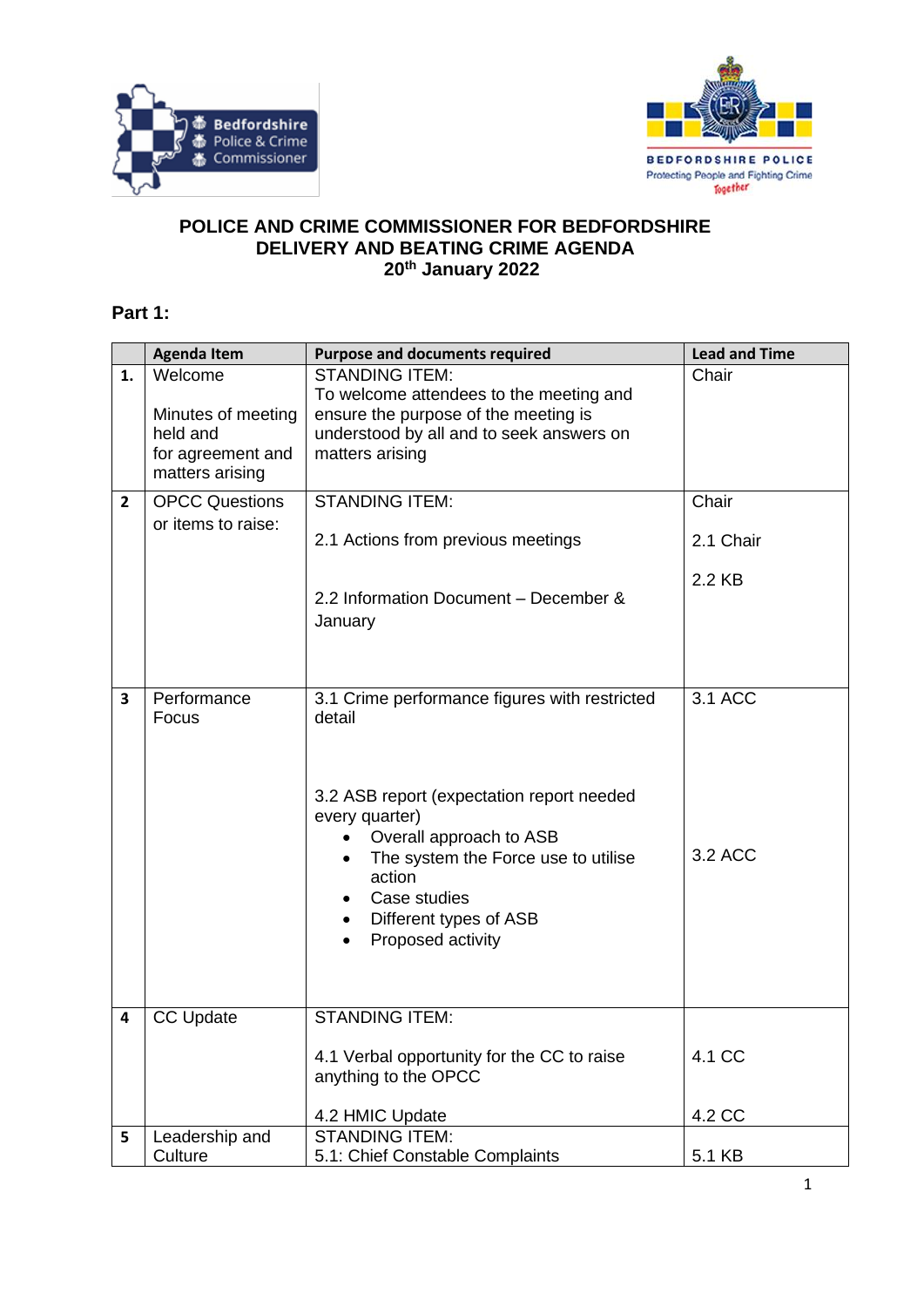



|                         |                                       | <b>STANDING ITEM:</b><br>5.2: Reviews                                                                                                                                                                                                                                                                                                                                                                                                                                                                                                                                                                                                                                                                                                                                                                                                                                                                                               | 5.2 KB                                                                                               |
|-------------------------|---------------------------------------|-------------------------------------------------------------------------------------------------------------------------------------------------------------------------------------------------------------------------------------------------------------------------------------------------------------------------------------------------------------------------------------------------------------------------------------------------------------------------------------------------------------------------------------------------------------------------------------------------------------------------------------------------------------------------------------------------------------------------------------------------------------------------------------------------------------------------------------------------------------------------------------------------------------------------------------|------------------------------------------------------------------------------------------------------|
|                         |                                       | <b>STANDING ITEM:</b><br>5.3 Culture Update                                                                                                                                                                                                                                                                                                                                                                                                                                                                                                                                                                                                                                                                                                                                                                                                                                                                                         | 5.3 CC                                                                                               |
| 6                       | 6.1 Force demand paper<br>Quarterly   |                                                                                                                                                                                                                                                                                                                                                                                                                                                                                                                                                                                                                                                                                                                                                                                                                                                                                                                                     | 6.1 ACO                                                                                              |
|                         | <b>Reporting</b><br><b>Efficiency</b> | 6.2 Precept/Budget paper                                                                                                                                                                                                                                                                                                                                                                                                                                                                                                                                                                                                                                                                                                                                                                                                                                                                                                            | 6.2 ACO                                                                                              |
|                         |                                       | 6.3 Timelines for:<br>$\triangleright$ Recruit an extra 72 Police Officers so<br>that we can take more criminals off the<br>streets<br>Improve the way 999 and 101 calls are<br>➤<br>answered, which you have told me<br>takes too long<br>$\triangleright$ Continue to prioritise drug related<br>serious organised crime to dismantle<br>county lines<br>Increase our rural crime capability to<br>➤<br>protect our villages and farms from<br>criminals who target our rural<br>communities<br>Invest in the Professional Standards<br>➤<br>Department so that we continue to root<br>out and deal swiftly with any corrupt<br>behaviour within the Force<br>Increase our victim engagement officers<br>➤<br>to support victims of rape, serious<br>sexual offences and domestic abuse<br>Invest in the sustainability agenda<br>➤<br>including the use of low and zero<br>emission vehicles, and alternative forms<br>of energy | 6.3 Discussion<br>between OPCC<br>and Force – paper<br>to be brought to<br>Feb/March 2022<br>meeting |
| $\overline{\mathbf{z}}$ | Collaboration                         | 7.1 Risks and any key updates from the Force<br>to OPCC if any<br>Vetting                                                                                                                                                                                                                                                                                                                                                                                                                                                                                                                                                                                                                                                                                                                                                                                                                                                           | 7.1 CC                                                                                               |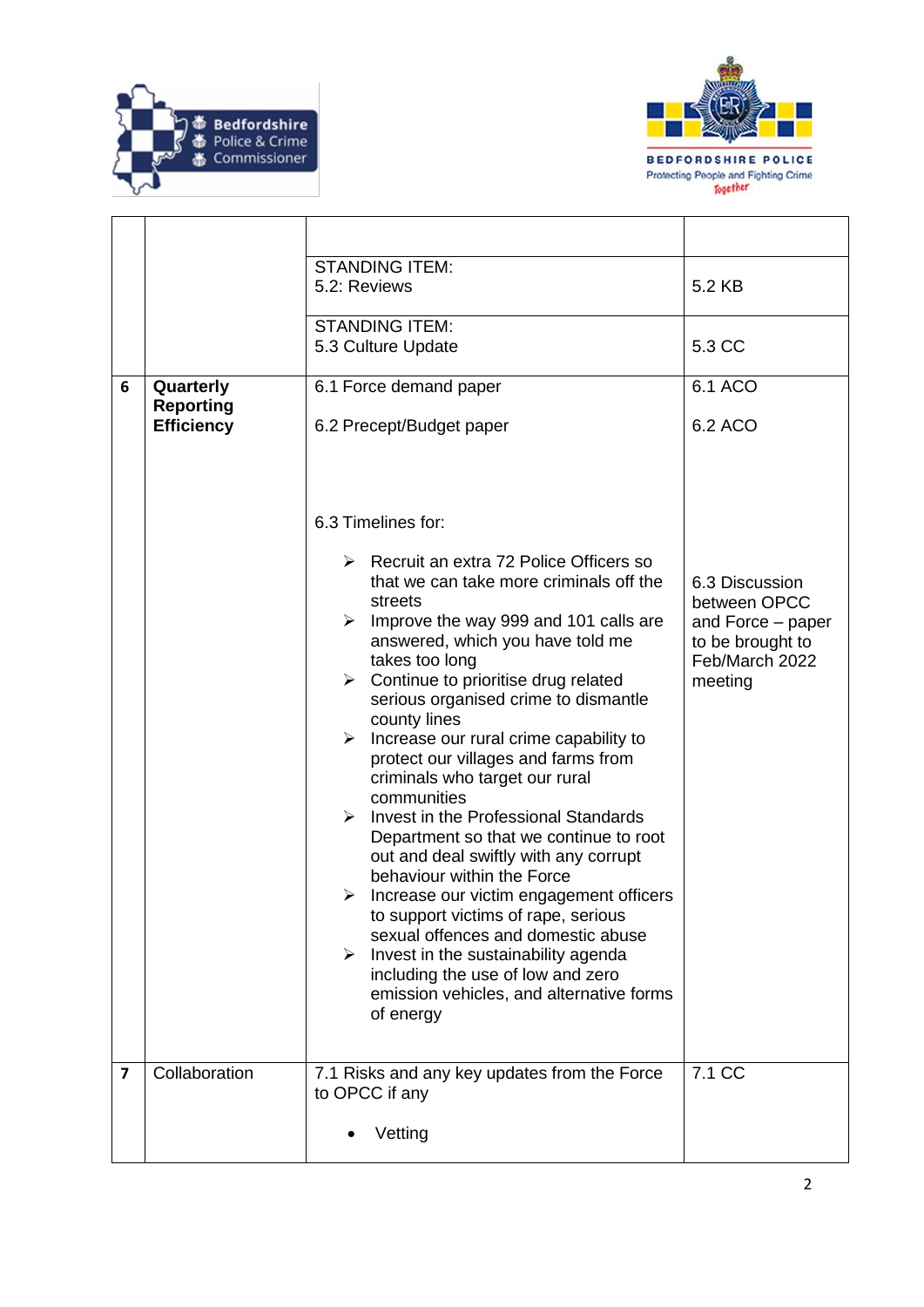



| AOB | 8.1 Information Management Updates | 8.1 KB |
|-----|------------------------------------|--------|
|     |                                    |        |

## **Part 2: Delivery and Beating Crime recorded for the public**

| 9  | <b>OPCC Updates</b>       | 9.1 PCC update                                                                                                                                                                                                                                                                                                                                                                                                                                                                                                                                               | 9.1 PCC           |
|----|---------------------------|--------------------------------------------------------------------------------------------------------------------------------------------------------------------------------------------------------------------------------------------------------------------------------------------------------------------------------------------------------------------------------------------------------------------------------------------------------------------------------------------------------------------------------------------------------------|-------------------|
|    |                           | 9.2 Force Activity against the Police and<br>Crime Plan - update                                                                                                                                                                                                                                                                                                                                                                                                                                                                                             | 9.2 DCC<br>Verbal |
| 10 | <b>Community Policing</b> | 10.1 Community Policing Model<br>Establishment update<br>Agreed numbers 67 - Force<br>position and plan so that January<br>will be met.                                                                                                                                                                                                                                                                                                                                                                                                                      | 10.1 ACO          |
| 11 | Effectiveness             | 11.1 Recruitment and Retention<br>(attrition) – full paper and detail agreed<br>in previous actions<br><b>Moved to February as focus is Budget in</b><br><b>January Board</b>                                                                                                                                                                                                                                                                                                                                                                                | 11.1 ACO<br>paper |
| 12 | <b>Budget</b>             | 12.1 Budget Paper (Public)<br>Recruit an extra 72 Police<br>Officers so that we can take<br>more criminals off the streets<br>Improve the way 999 and 101<br>calls are answered, which you<br>have told me takes too long<br>Continue to prioritise drug related<br>serious organised crime to<br>dismantle county lines<br>Increase our rural crime<br>capability to protect our villages<br>and farms from criminals who<br>target our rural communities<br>Invest in the Professional<br>Standards Department so that<br>we continue to root out and deal | 12.1 ACO          |